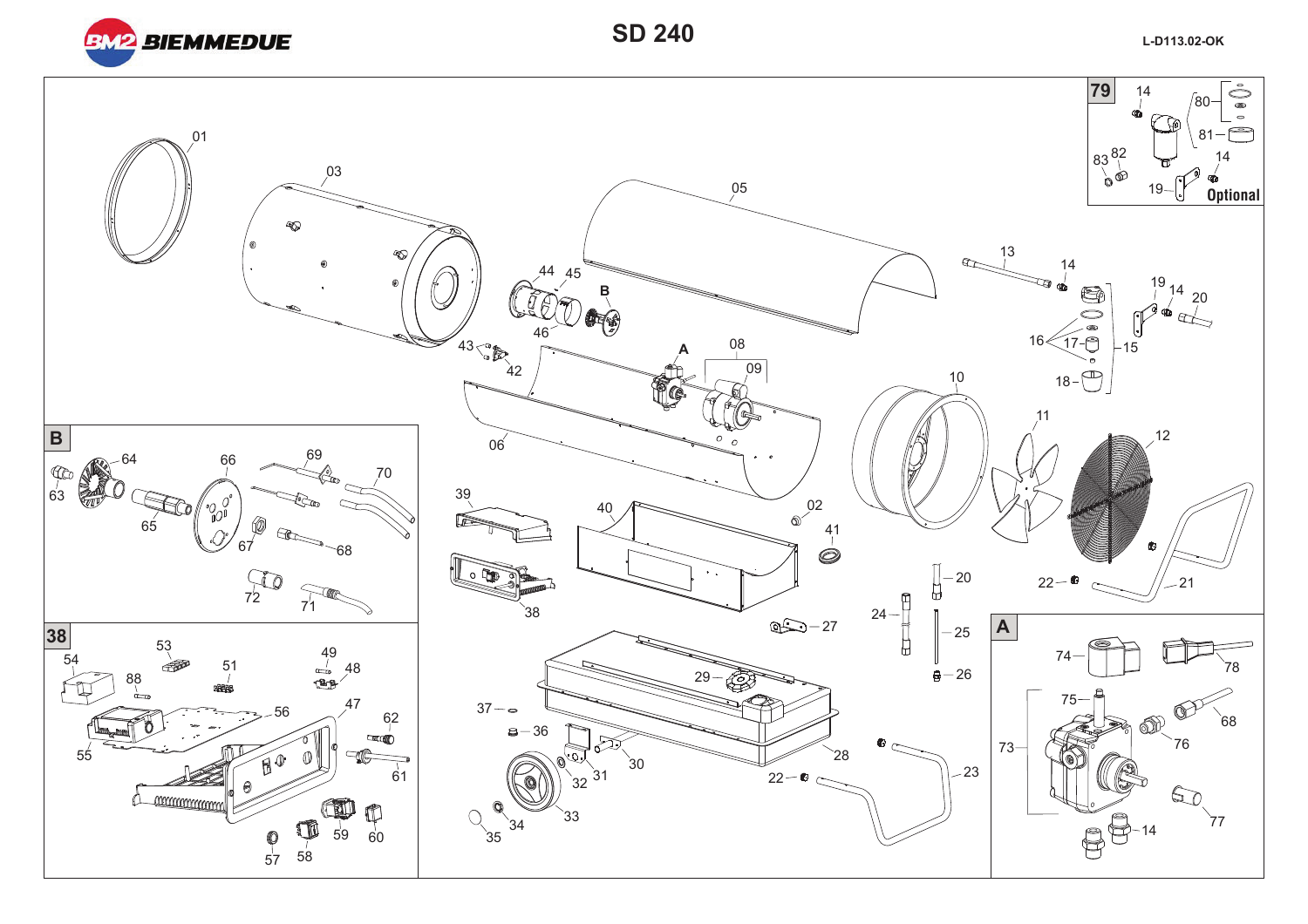

| PL 07/11        |             |                          | Da N.º serie               | De No. Serie                  | Von Masch. Nr.           | From S/N                    |  |
|-----------------|-------------|--------------------------|----------------------------|-------------------------------|--------------------------|-----------------------------|--|
|                 |             |                          | 27208001                   |                               |                          |                             |  |
| <b>POS</b>      | P/N         | <b>LEGENDA</b>           | <b>DESCRIZIONE</b>         | <b>DESCRIPTION</b>            | <b>BESCHREIBUNG</b>      | <b>DESCRIPTION</b>          |  |
| 01              | G06302-1006 |                          | Cono diffusore             | Embout conique                | Ausblaskonus             | Outlet cone                 |  |
| 02              | C30319      | Ø25                      | Tappo copriforo            | Bouche trou                   | Lochstöpsel              | Hole cap                    |  |
| $\overline{03}$ | G06303      | $\overline{\phantom{a}}$ | Camera di combustione      | Chambre de combustion         | Brennkammer              | Combustion chamber          |  |
| 05              | G06304-1006 |                          | Carrozzeria superiore      | Carrosserie sup.              | Karosserie Oberteil      | Upper body                  |  |
| 06              | G06305-1006 | $\sim$                   | Carrozzeria inferiore      | Carrosserie Inf.              | Karosserie Unterteil     | Lower body                  |  |
| $\overline{08}$ | E10693      | 450 W - 230V - 50Hz      | Motore                     | Moteur                        | Motor                    | Motor                       |  |
| 09              | E11245      | $16 \mu F$               | Condensatore               | Condensateur                  | Kondensator              | Capacitor                   |  |
| 10              | G01461-1006 |                          | Convogliatore aria         | Air collecteur                | Luftkollektor            | Air conveyor                |  |
| 11              | T10202      | Ø 300 27°                | Ventola                    | Ventilateur                   | Lüfter                   | Fan                         |  |
| 12              | P30103      |                          | Griglia aspirazione        | Grille aspiration             | Ansauggitter             | Inlet grill                 |  |
| 13              | 140330      | $L = 420$ mm - $1/4" FF$ | Tubo gasolio flessibile    | Flexible fuel                 | Flexibler Heizölschlauch | Flex diesel pipe            |  |
| 14              | 120104      | 1/4"M - 1/4"M            | Raccordo ferro             | Raccord fer                   | Anschluss, Eisen         | Iron fitting                |  |
| 15              | T20201      | 1/4"FF                   | Filtro gasolio             | Filtre fuel                   | Heizölfilter             | Diesel filter               |  |
| 16              | T20234      | <b>GIULIANI ANELLO</b>   | Kit guarnizioni filtro     | <b>KIT OR filtre</b>          | Satz Filterdichtungen    | Filter seal kit             |  |
| 17              | T20206      |                          | Cartuccia filtro           | Cartouche filtre              | Filtereinsatz            | Filter cartridge            |  |
| 18              | T20212      | $\sim$                   | Contenitore filtro         | Conteneur filtre              | Filtergehäuse            | Filter container            |  |
| 19              | G06104-9005 |                          | Staffa supporto filtro     | Étrier support filtre         | Trägerbügel Filter       | Filter support bracket      |  |
| 20              | 140329      | $L = 260$ mm - $1/4" FF$ | Tubo gasolio flessibile    | Flexible fuel                 | Flexibler Heizölschlauch | Flex diesel pipe            |  |
| 21              | P20174-9005 |                          | Maniglia                   | Poignée                       | Griff                    | Handle                      |  |
| 22              | C30355      | Ø25                      | Tappo copritubo            | Bouchon tuyau                 | Schlauchstöpsel          | Pipe cap                    |  |
| 23              | P20175-9005 |                          | Piede                      | Support                       | Stütze                   | Support                     |  |
| $\overline{24}$ | 140331      | $L = 580$ mm - 1/4" FF   | Tubo gasolio flessibile    | Flexible fuel                 | Flexibler Heizölschlauch | Flex diesel pipe            |  |
| 25              | 130696      | $L = 220$ mm             | Pescante                   | Tuyau d'aspiration            | Ansaugrohr               | Suction pipe                |  |
| 26              | 130737      | 1/4" M - M12x1,75 M      | Raccordo ottone            | Raccord laiton                | Messingfitting           | <b>Brass fitting</b>        |  |
| 27              | G06068-9005 |                          | Supporto cavo elettrico    | Crochet câble d'alimentation  | Halterung Stromkabel     | Power cord support          |  |
| 28              | G06110-9005 | 651                      | Serbatoio gasolio          | Réservoir fuel                | Heizölbehälter           | Fuel tank                   |  |
| 29              | C30356      | Ø 76                     | Tappo serbatoio            | Bouchon réservoir             | Behälterstopfen          | Tank cap                    |  |
| 30              | G06137-9005 | Ø 20                     | Assale                     | Essieu                        | Achse                    | Wheel axle                  |  |
| 31              | G06106-9005 |                          | Staffa supporto assale     | Etrier support essieu         | Trägerbügel Achse        | Wheels axle support bracket |  |
| 32              | M20110      | Ø21 x Ø37 x 3            | Rondella                   | Rondelle                      | Unterlegscheibe          | Washer                      |  |
| 33              | C10544      | Ø 250 - Ø 20,5           | Ruota                      | Roue                          | Rad                      | Wheel                       |  |
| 34              | M20203      | Ø 20                     | Rondella elastica          | Clips de fixation             | Sprengring               | Elastic washer              |  |
| 35              | C10513-N    | Ø 200 - 250              | Copriruota nero            | Couvre roue noire             | Radabdeckung schwarz     | Black wheel cover           |  |
| 36              | 125020      | M16x1,5                  | Tappo scarico serbatoio    | Bouchon de vidange réservoir  | Behälterablassstopfen    | Drain cap                   |  |
| $\overline{37}$ | C30375      | Ø13,95 x 2,62            | Guarnizione OR             | Anneau O'R                    | O-Ring                   | O-ring                      |  |
| 38              | G00307      |                          | Quadro elettrico           | Coffret éléctrique            | Schaltkasten             | El. control box             |  |
| 39              | P50127      |                          | Copertura quadro elettrico | Couverture coffret électrique | Abdeckung Schalttafel    | Control box cover           |  |
| 40              | G06306-1006 | $\sim$                   | Basamento                  | <b>Base</b>                   | Sockel                   | Base                        |  |
| 41              | C30372      | Ø 25,4mm - Ø34,9 mm      | Passacavo                  | Protection cable              | Kabeldurchgang           | Cable protection            |  |
| 42              | E50102      |                          | Termostato di sicurezza    | Thermostat de sécurité        | Sichereitsthermostat     | Safety thermostat           |  |
| 43              | G06072      | Ø8 x Ø6 x 9,5            | Distanziale                | Epaisseur                     | Passstück                | Spacer                      |  |
| 44              | G06181      |                          | Boccaglio                  | Gueulard                      | Brennerrohr              | <b>Blast tube</b>           |  |
| 45              | E20671      | 6,3x0,8 mm               | Morsettiera                | Barrette de connection        | Klemmenleiste            | Terminal board              |  |
| 46              | G06183      |                          | Serranda regolazione aria  | Tablier réglage air           | Luftregelklappe          | Air adjustment shutter      |  |